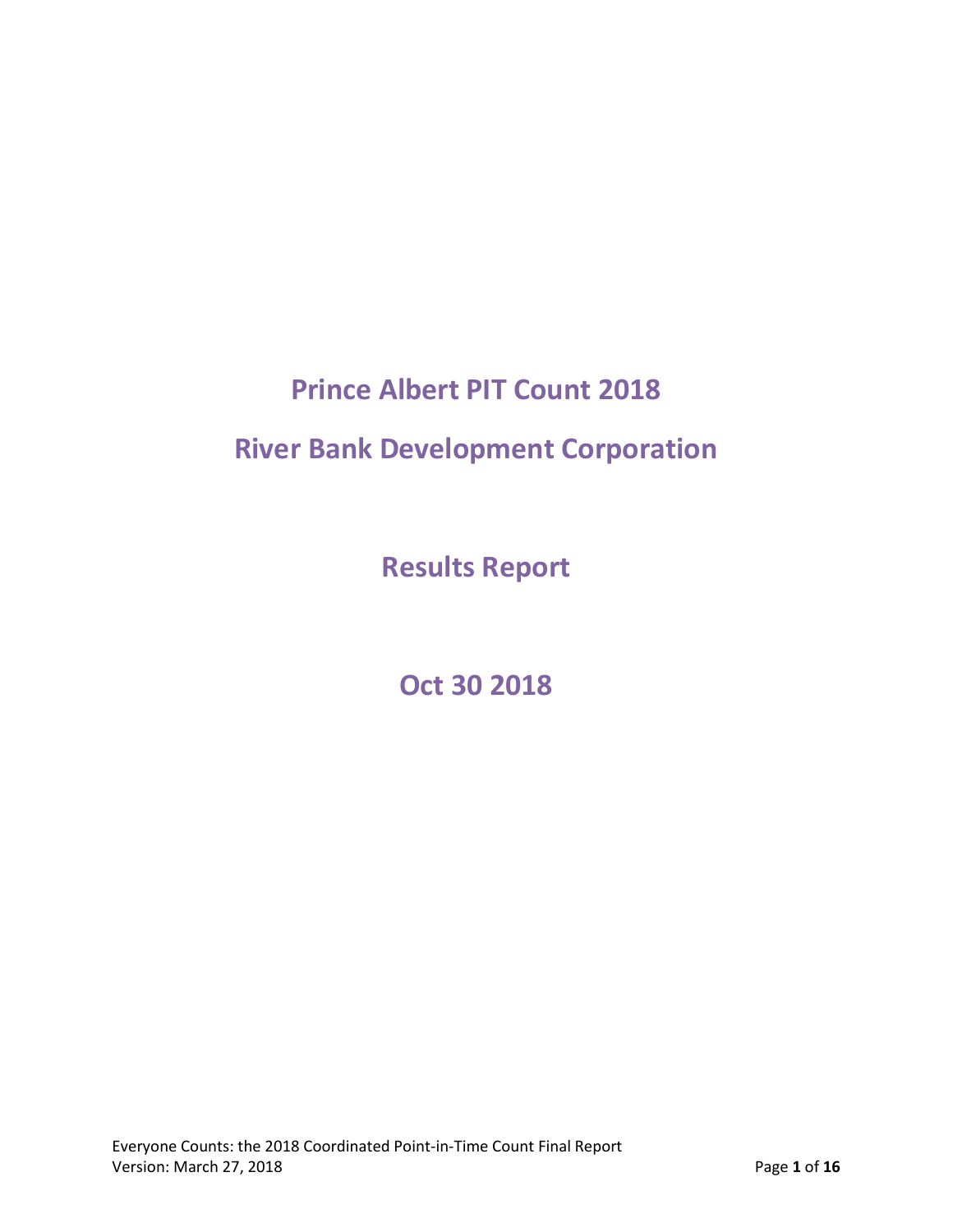# **Submitted by: Dr. Chad Nilson (PIT count coordinator)**

| PIT Count Enumeration (note that the enumeration must refer only to the night of the count) |                                  |    |  |
|---------------------------------------------------------------------------------------------|----------------------------------|----|--|
| <b>Population</b><br><b>Data Source</b>                                                     |                                  |    |  |
| Unsheltered - Surveyed                                                                      | Number of unsheltered responses* | 30 |  |
| Unsheltered - Observed<br>Number observed homeless from tally                               |                                  | O  |  |
| <b>Emergency Shelter and VAW</b>                                                            | Systems data/Occupancy           | 47 |  |
| <b>Transitional Housing</b>                                                                 | Systems data/Occupancy           | 0  |  |
| <b>Systems (Health and/or Corrections)</b><br>Systems data                                  |                                  | O  |  |
| Number of "Respondent doesn't know" responses**<br><b>Unknown (likely homeless)</b>         |                                  | 0  |  |
| <b>Total</b><br>77                                                                          |                                  |    |  |

\*Refers to the number of people who responded with an **unsheltered location** to the question, "Where are you staying tonight?"

\*\*Refers to the number of responses of "Respondent doesn't know (likely homeless)" to "Where are you staying tonight?"

| Demographics*                  |                | <b>Surveys Completed*</b>        |       |  |
|--------------------------------|----------------|----------------------------------|-------|--|
| <b>Population</b>              | <b>Percent</b> | <b>Population</b>                | Count |  |
| Male                           | 47             | Unsheltered                      | 30    |  |
| Female                         | 53             | <b>Emergency Shelter and VAW</b> | 47    |  |
| Aboriginal identity            | 92             | <b>Transitional Housing</b>      | 0     |  |
| Veterans                       | 0              | Systems (Health / Corrections)   | 0     |  |
| Chronic (6+ months/ past year) | 54             | <b>Hidden Homeless</b>           | 0     |  |
| Episodic (3+ times/ past year) | 46             | Total                            | 77    |  |
| Child $(0 - 14)$               | 0              |                                  |       |  |
| Youth (15 - 24)                | 19             |                                  |       |  |
| Adult (25 - 64)                | 69             |                                  |       |  |
| Senior (65+)                   | 12             |                                  |       |  |

| <b>Surveys Completed*</b>        |       |  |  |
|----------------------------------|-------|--|--|
| <b>Population</b>                | Count |  |  |
| Unsheltered                      | 30    |  |  |
| <b>Emergency Shelter and VAW</b> | 47    |  |  |
| <b>Transitional Housing</b>      |       |  |  |
| Systems (Health / Corrections)   |       |  |  |
| <b>Hidden Homeless</b>           |       |  |  |
| Total                            | 77    |  |  |

\*Refer to results from **all surveys**, including those done on subsequent days if you also conducted a Registry Week or Period Prevalence Count.

| 1. PiT Count Overview                                                       |                                            |                        |  |  |  |
|-----------------------------------------------------------------------------|--------------------------------------------|------------------------|--|--|--|
| Date(s)                                                                     | April 18, 2018                             |                        |  |  |  |
| <b>Time</b>                                                                 | <b>Unsheltered Count</b>                   | <b>Sheltered Count</b> |  |  |  |
|                                                                             | $7$ pm $-1$ am                             | $7$ pm $-7$ am         |  |  |  |
|                                                                             | <b>Magnet Event(s)</b>                     | Other:                 |  |  |  |
|                                                                             |                                            |                        |  |  |  |
| Weather                                                                     | Mild warm                                  |                        |  |  |  |
| Ice Breaker/Honoraria                                                       | Snacks, drinks                             |                        |  |  |  |
| Provided                                                                    |                                            |                        |  |  |  |
| <b>Yes</b><br>No                                                            |                                            |                        |  |  |  |
|                                                                             | Did you conduct a joint Registry Week<br>⊠ |                        |  |  |  |
| <b>Period Prevalence Count?</b><br>$\boxtimes$                              |                                            |                        |  |  |  |
| How did you adapt the methodology to conduct the survey on subsequent days? |                                            |                        |  |  |  |
| no                                                                          |                                            |                        |  |  |  |
|                                                                             |                                            |                        |  |  |  |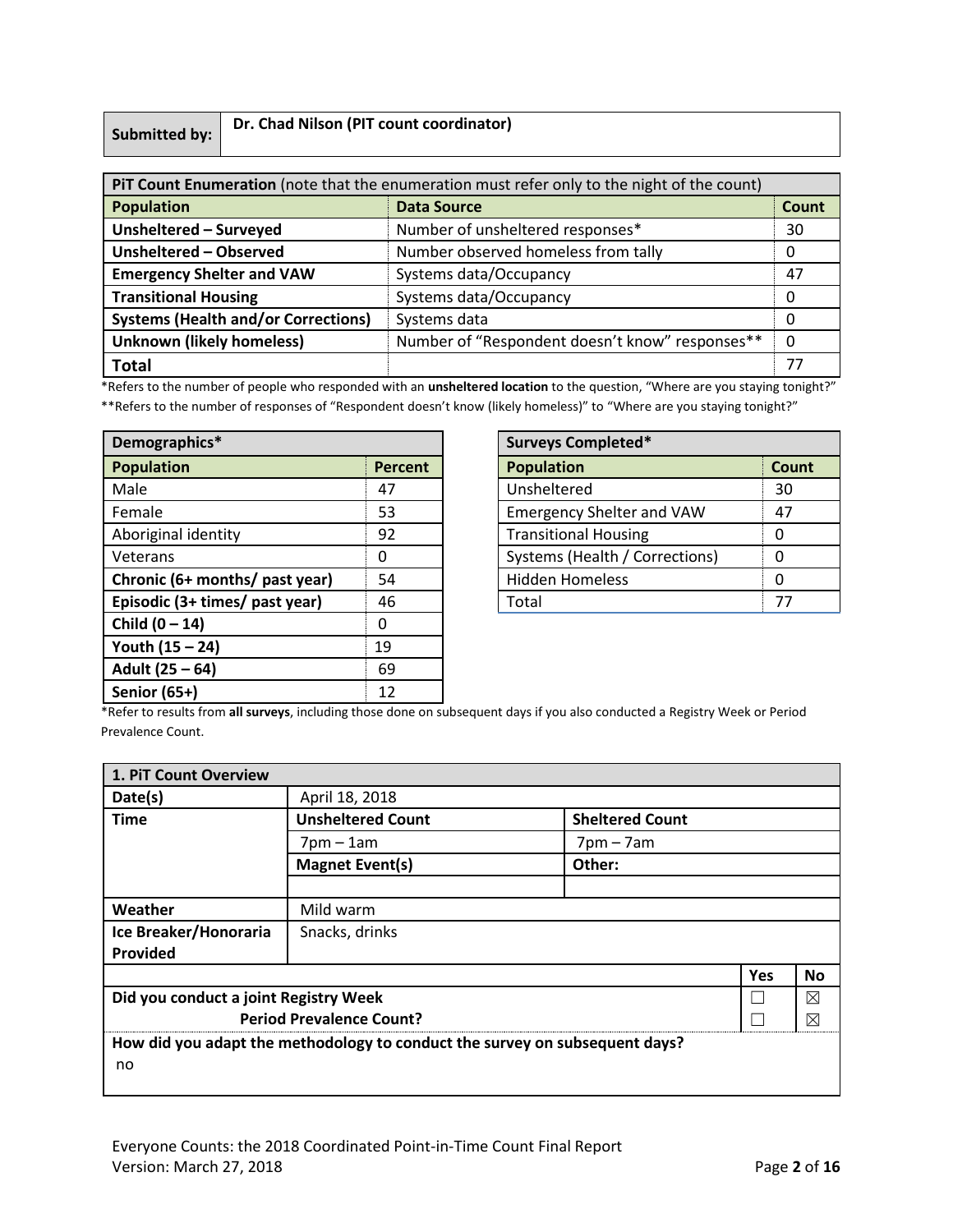| 2. Key Findings                                                                                                               |             |             |
|-------------------------------------------------------------------------------------------------------------------------------|-------------|-------------|
| What were the key findings of your PiT Count? Did the results confirm your expectations, or were there                        |             |             |
| any surprises in your findings? If you conducted a previous count, what changes did you observe?                              |             |             |
| Previous years had older homeless struggling with alcoholthis year was younger homeless struggling                            |             |             |
| with crystal meth and violence                                                                                                |             |             |
|                                                                                                                               |             |             |
| 3. Project Structure                                                                                                          | Yes         | <b>No</b>   |
| Did your community have a dedicated PiT Count Coordinator?                                                                    | $\boxtimes$ |             |
| Did your community use an Assistant Coordinators? (e.g., Volunteer Coordinator, Night                                         | $\boxtimes$ | П           |
| of the Count Assistant, etc.)                                                                                                 |             |             |
| Describe:                                                                                                                     |             |             |
|                                                                                                                               |             |             |
| Had assistance from other organizations to help support the count logistics                                                   |             |             |
| Did your community use sub-committees? (eg., Survey Committee, Volunteer<br>Committee, Aboriginal Engagement Committee, etc.) | $\Box$      | $\boxtimes$ |
| Describe:                                                                                                                     |             |             |
|                                                                                                                               |             |             |
|                                                                                                                               |             |             |
|                                                                                                                               |             |             |
| Did your organization involve community partners?                                                                             | ⊠           |             |
| How many partners and what sectors did they come from? Did your organization develop new                                      |             |             |
| partnerships during the count?                                                                                                |             |             |
| <b>Describe:</b>                                                                                                              |             |             |
| We developed multiple partnerships—both new and old. In total, 25 organizations contributed to the                            |             |             |
| count                                                                                                                         |             |             |
| 4. Methodology: Survey Development                                                                                            | Yes         | <b>No</b>   |
| Did you use Canadian Observatory on Homelessness questions?                                                                   | ⊠           |             |
| <b>Describe:</b>                                                                                                              |             |             |
|                                                                                                                               |             |             |
| All of them                                                                                                                   |             |             |
| Did you include the VI SPDAT or another acuity assessment tool?<br>Describe:                                                  |             | $\boxtimes$ |
|                                                                                                                               |             |             |
|                                                                                                                               |             |             |
| Did you add local questions?                                                                                                  | ⊠           |             |
| Describe:                                                                                                                     |             |             |
|                                                                                                                               |             |             |
| While experiencing homelessness were you exposed to violence?                                                                 |             |             |
| What was the process used to develop your survey?<br>Describe:                                                                |             |             |
|                                                                                                                               |             |             |
| Community consultation                                                                                                        |             |             |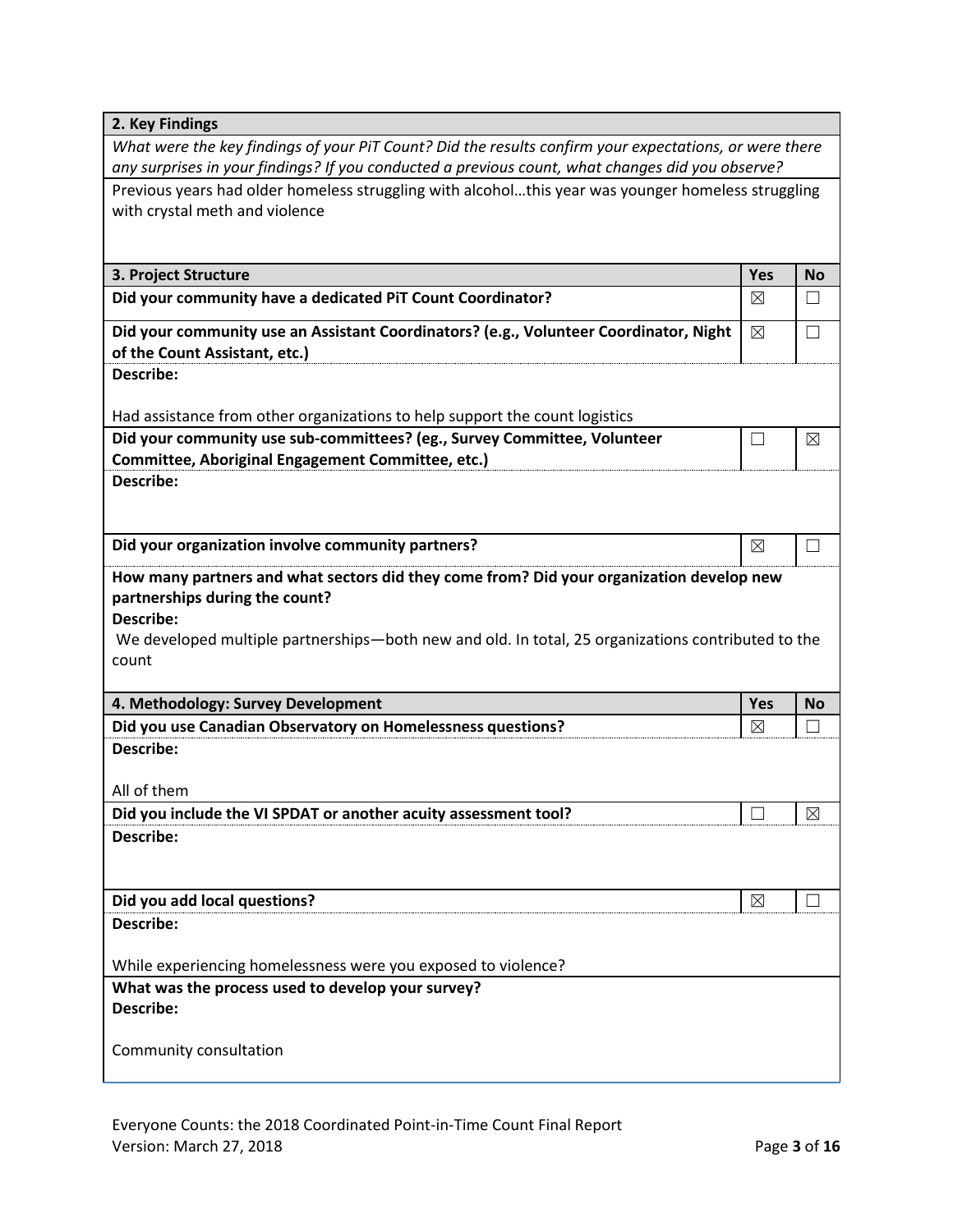| Please include the final version of the survey used in your community.                   |                   |             |  |  |  |
|------------------------------------------------------------------------------------------|-------------------|-------------|--|--|--|
| 5. Methodology: Sheltered Count                                                          | <b>Yes</b>        | <b>No</b>   |  |  |  |
| Were surveys conducted in all shelters in your community? (e.g., Emergency shelters,     | $\boxtimes$       |             |  |  |  |
| transitional housing, and VAW shelters)                                                  |                   |             |  |  |  |
| <b>Describe:</b>                                                                         |                   |             |  |  |  |
| Homeless shelters, violence shelters, women shelters, detox                              |                   |             |  |  |  |
| <b>Emergency or VAW:</b><br><b>Transitional:</b><br>How many shelters were:<br>9         | 0                 |             |  |  |  |
| How did you define Transitional housing (e.g., is there a maximum length of stay?): NA   |                   |             |  |  |  |
| Were surveys conducted by volunteers in the shelters?                                    | $\vert \ \ \vert$ | $\boxtimes$ |  |  |  |
| If not, describe who conducted surveys:<br><b>Shelter staff</b>                          |                   |             |  |  |  |
| How many surveyors conducted the sheltered surveys?                                      | 0                 |             |  |  |  |
| <b>Other comments:</b>                                                                   |                   |             |  |  |  |
|                                                                                          |                   |             |  |  |  |
| 6. Methodology: Unsheltered Count                                                        |                   |             |  |  |  |
| How many surveyors conducted the unsheltered surveys?                                    | 6                 |             |  |  |  |
| How did you organize your survey teams?                                                  |                   |             |  |  |  |
| By area of city                                                                          |                   |             |  |  |  |
| How did you determine the walking routes and known locations?                            |                   |             |  |  |  |
| Hot-spotting exercise conducted by outreach team, police, taxi, addictions organizations |                   |             |  |  |  |
| <b>Other comments:</b>                                                                   |                   |             |  |  |  |
|                                                                                          |                   |             |  |  |  |
| 7. Methodology: Service Count (e.g., food banks, drop-in centres)                        | Yes               | <b>NO</b>   |  |  |  |
| Did your community conduct surveys at service locations?                                 | $\Box$            | $\boxtimes$ |  |  |  |
| Which service locations were included and when did you conduct the surveys?              |                   |             |  |  |  |
|                                                                                          |                   |             |  |  |  |
| <b>Other comments:</b>                                                                   |                   |             |  |  |  |
|                                                                                          |                   |             |  |  |  |
|                                                                                          |                   |             |  |  |  |
| 8. Methodology: Magnet Events                                                            | <b>Yes</b>        | <b>No</b>   |  |  |  |
| Did your community conduct surveys during magnet events?                                 |                   | ⊠           |  |  |  |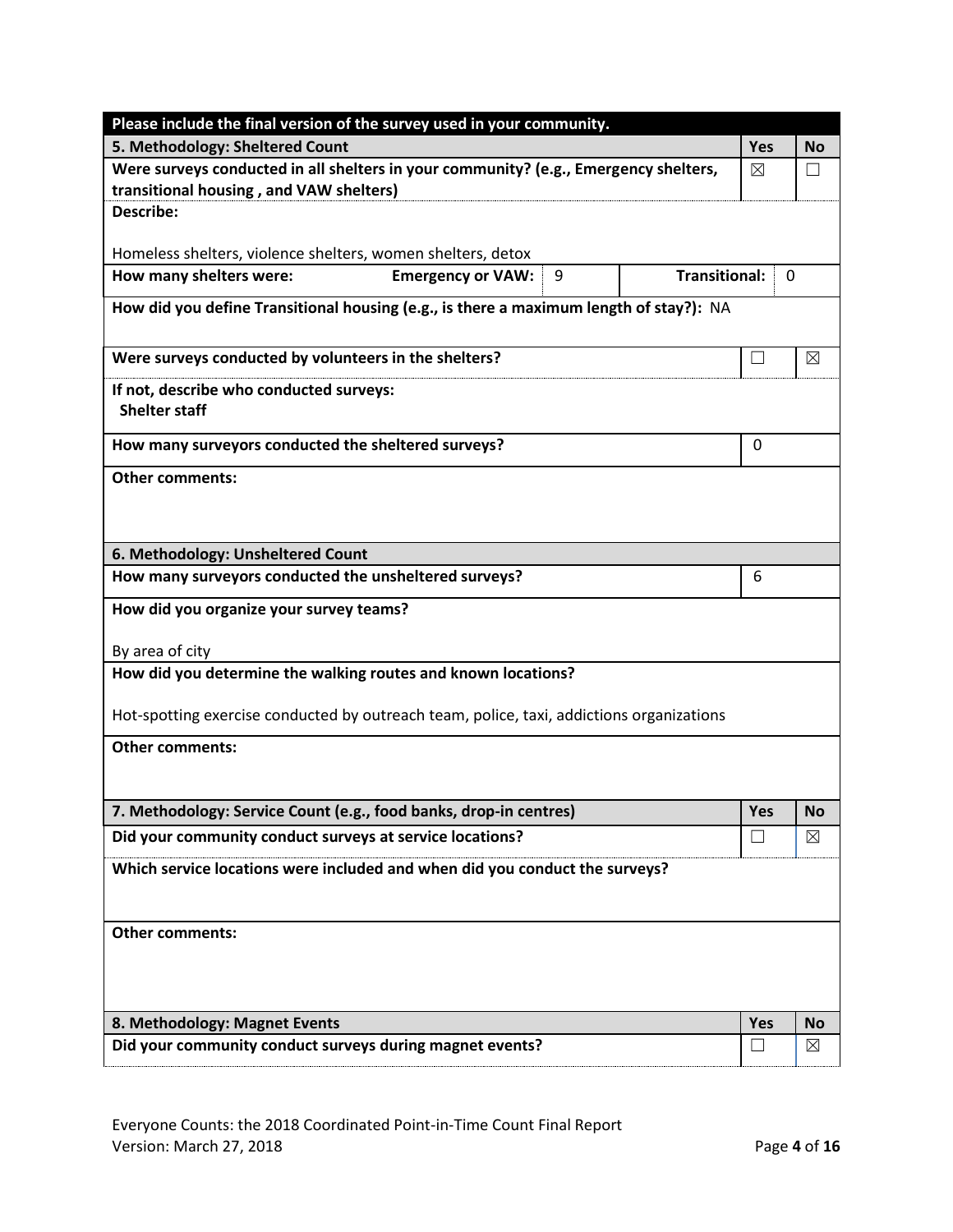| Please describe the events and the populations surveyed in these locations:                                                                                                           |                   |                   |
|---------------------------------------------------------------------------------------------------------------------------------------------------------------------------------------|-------------------|-------------------|
| <b>Other comments:</b>                                                                                                                                                                |                   |                   |
| 9. Methodology: Indigenous Engagement                                                                                                                                                 |                   |                   |
| How did you engage the Indigenous community?:<br>Elder involvement, indigenous staff, indigenous partners organizations, organizations with strong<br>rapport with indigenous clients |                   |                   |
| <b>Other comments:</b>                                                                                                                                                                |                   |                   |
| 10. Methodology: Public Systems (e.g., hospitals, corrections, and/or detox facilities)                                                                                               | Yes               | <b>No</b>         |
| Did you include public systems?                                                                                                                                                       | $\boxtimes$       | $\vert \ \ \vert$ |
| Which systems did you include and how were they engaged?                                                                                                                              |                   |                   |
| Detox agreed to be part of our count                                                                                                                                                  |                   |                   |
| How did you enumerate homelessness in these systems?:                                                                                                                                 |                   |                   |
| They completed surveys on those self-reporting as homeless                                                                                                                            |                   |                   |
| <b>Other comments:</b>                                                                                                                                                                |                   |                   |
| 11. Methodology: Hidden Homeless                                                                                                                                                      | Yes               | <b>No</b>         |
| Did you survey people experiencing hidden homelessness?                                                                                                                               | $\vert \ \ \vert$ | ⊠                 |
| How did you engage this population?                                                                                                                                                   |                   |                   |
| What was the screening process that your community used?                                                                                                                              |                   |                   |
| <b>Other comments:</b>                                                                                                                                                                |                   |                   |
| 12. Methodology: Data Entry and Analysis                                                                                                                                              |                   |                   |
| Please describe your data entry, cleaning and analysis::                                                                                                                              |                   |                   |
| Data entered onto excel and double-checked by staff                                                                                                                                   |                   |                   |
| 13. Methodology: Reporting Back                                                                                                                                                       |                   |                   |
| How will the results be reported back to the community?                                                                                                                               |                   |                   |
| Community presentation and release of PIT Count Report                                                                                                                                |                   |                   |
|                                                                                                                                                                                       |                   |                   |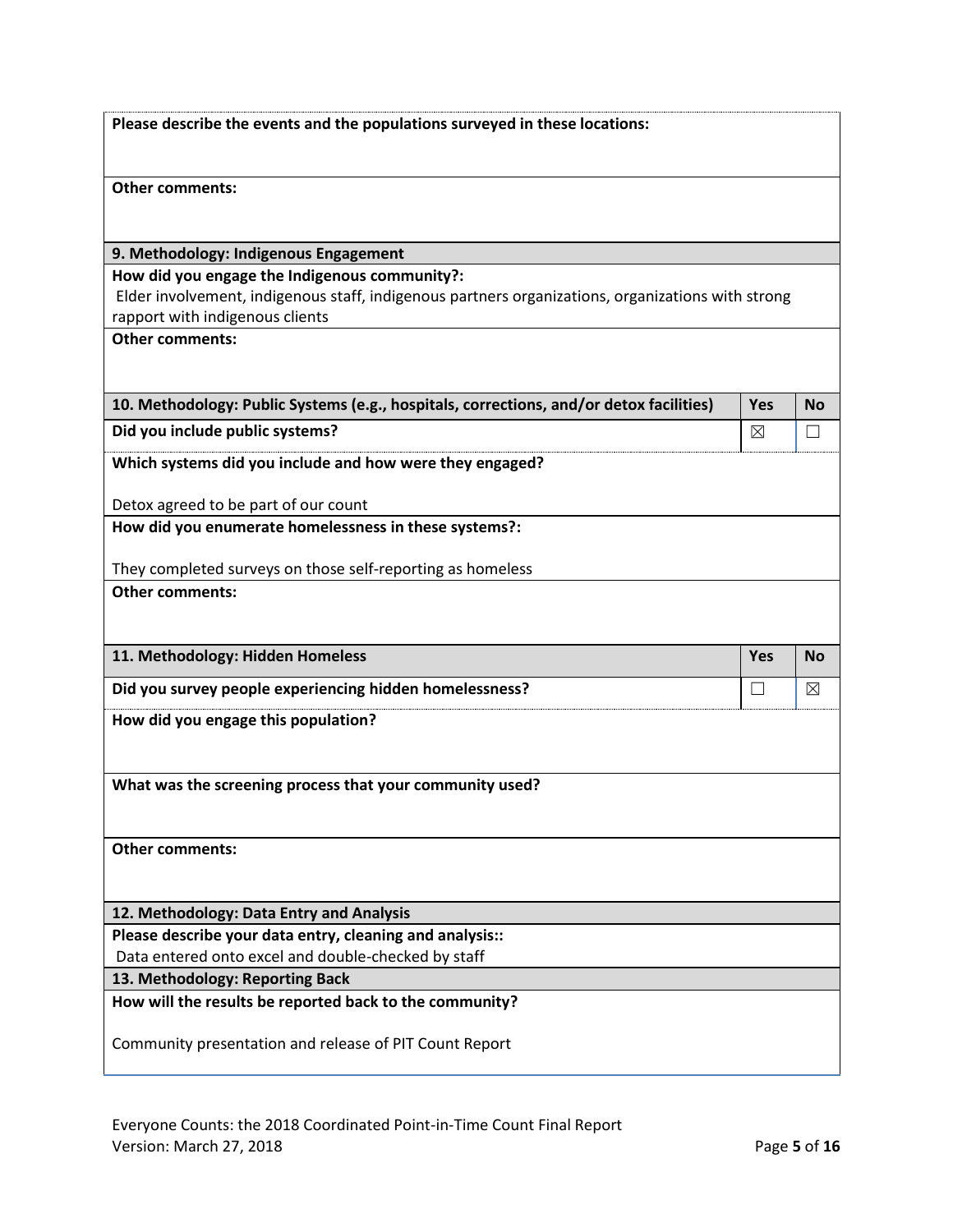| 14. Volunteers: Volunteer Recruitment                                                                                                                                                            | <b>Yes</b> | <b>No</b> |
|--------------------------------------------------------------------------------------------------------------------------------------------------------------------------------------------------|------------|-----------|
| Did your count use volunteers?                                                                                                                                                                   | ⊠          | П         |
| How many volunteers were used?                                                                                                                                                                   | 6          |           |
| How did you recruit volunteers? Describe:<br>Word of mouth                                                                                                                                       |            |           |
| What were the roles of the volunteers? Describe:<br>Surveying                                                                                                                                    |            |           |
| 15. Recommendations for Future PiT Counts                                                                                                                                                        |            |           |
| Describe any recommendations you have for future PiT Counts.                                                                                                                                     |            |           |
| Overall Project Management Recommendations (e.g., decision making, assistant coordinator roles,<br>etc.):<br>na                                                                                  |            |           |
| Methodology Recommendations: (e.g., Survey Development, Sheltered and Unsheltered Count, etc.)<br>Less questions on the national "recommendation survey"leave more room for localized questions. |            |           |
| Day of the Count Logistics Recommendations:                                                                                                                                                      |            |           |
| Inform police of count so they take it easy on the homeless that nightplus know where you are for<br>safety                                                                                      |            |           |
| <b>Volunteer Management and Training Recommendations:</b>                                                                                                                                        |            |           |
| Reliable people with past experience in vulnerable person's sector.                                                                                                                              |            |           |
| <b>Media and Communications Recommendations:</b>                                                                                                                                                 |            |           |
|                                                                                                                                                                                                  |            |           |
| na                                                                                                                                                                                               |            |           |
| <b>HIFIS PIT Count Module Recommendations:</b>                                                                                                                                                   |            |           |
| More easily upload of data straight from Excel onto HIFIS instead of manual input                                                                                                                |            |           |
| What resources were most useful as you implemented the count?                                                                                                                                    |            |           |
| Past experience, consistent partnerships in community, PIT Toolkit                                                                                                                               |            |           |
| Were there any additional resources that could have been developed to help your community<br>implement the count?<br>na                                                                          |            |           |
| <b>16. Other Comments</b>                                                                                                                                                                        |            |           |
| Include any other comments your community has that weren't addressed in the questions above.                                                                                                     |            |           |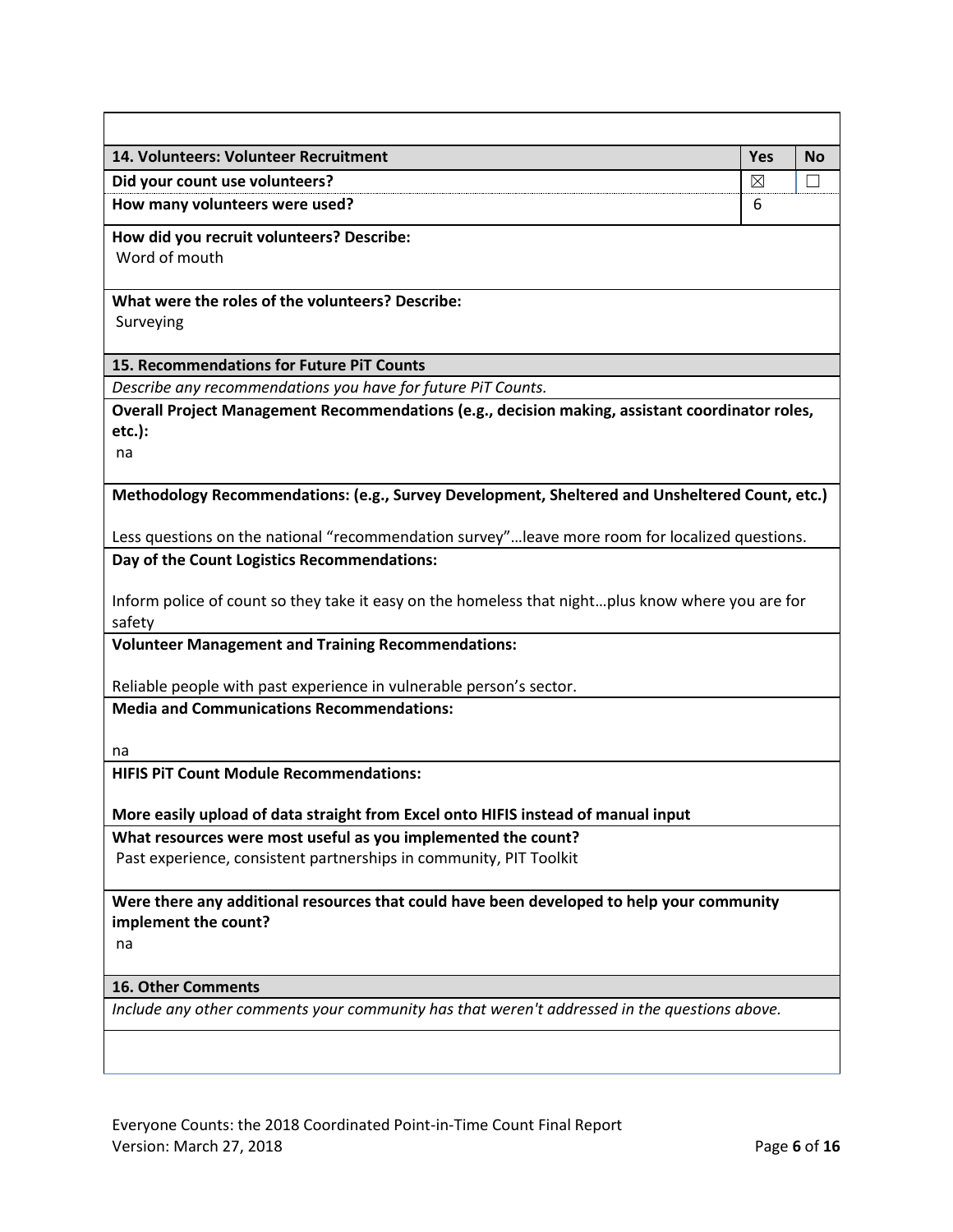**Note: If your community would like to share training materials, promotional tools, or other developed materials. Please attach them to the report.**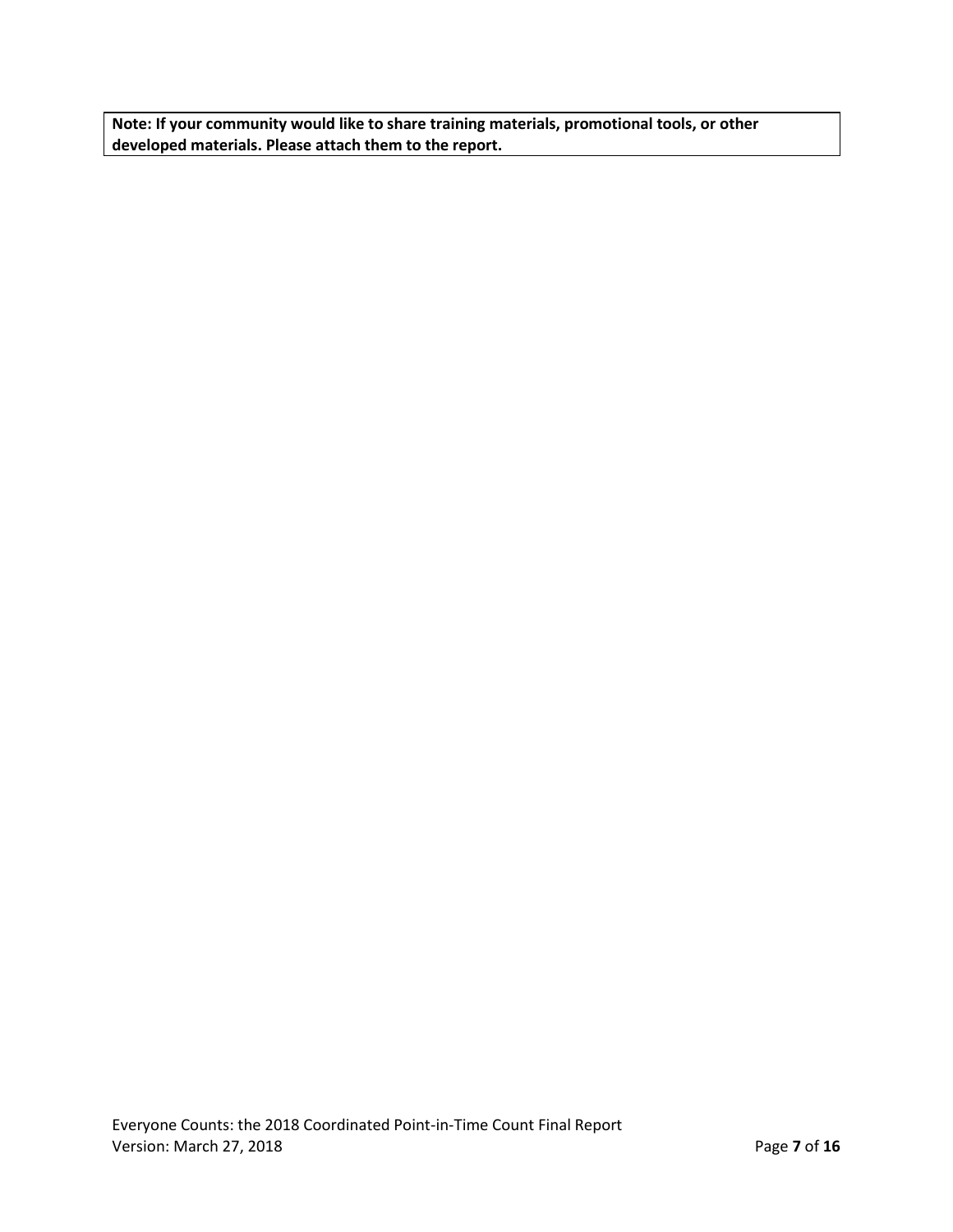# **SHELTERED SCREENING TOOL**

| <b>SHELTERED LOCATION:</b> | TIME. |  |
|----------------------------|-------|--|
|                            |       |  |

Hello, my name is \_\_\_\_\_\_\_ and I am supporting the Prince Albert Homelessness Count. We are conducting a survey to provide better programs and services to people experiencing homelessness. The survey takes about 10 minutes to complete.

- **Participation is voluntary** and **your name will not be recorded**.
- You can choose to **skip any question** or to **stop the interview at any time**.
- Results will contribute to the understanding of homelessness across Canada, and will help with research to improve services.
- **A. Have you answered this survey already tonight?**  [YES: skip to "D"] [NO: Continue with "B"]
- **B. Are you willing to participate in the survey?**  [YES: Continue to "C"] [NO: Say thanks and answer "D"]
- **C. Where are you staying tonight? [DO NOT READ CATEGORIES]**

|                 | a. Decline to Answer                             |    | <b>Emergency Shelter, Domestic Violence Shelter</b>                  |
|-----------------|--------------------------------------------------|----|----------------------------------------------------------------------|
| b.              | <b>Own Apartment/House</b>                       | g. | <b>Transitional Shelter</b>                                          |
| $\mathcal{C}$ . | Someone Else's Place                             |    | Public Space (E.G., Sidewalks, Squares, Parks, Forests, Bus Shelter) |
| d.              | Motel/Hotel                                      |    | Vehicle (Car, Van, Rv, Truck)                                        |
| e.              | Hospital, Jail, Prison,                          |    | <b>Makeshift Shelter, Tent or Shack</b>                              |
|                 | <b>Remand Centre</b>                             |    | <b>Abandoned/Vacant Building</b>                                     |
|                 |                                                  |    | <b>Other Unsheltered Location Unfit for Human Habitation</b>         |
|                 |                                                  |    | m. Respondent Doesn't Know [Likely Homeless]                         |
|                 | THANK AND TALLY - NOTE<br><b>RESPONSE TO "D"</b> |    | <b>BEGIN SURVEY - NOTE RESPONSE TO C</b>                             |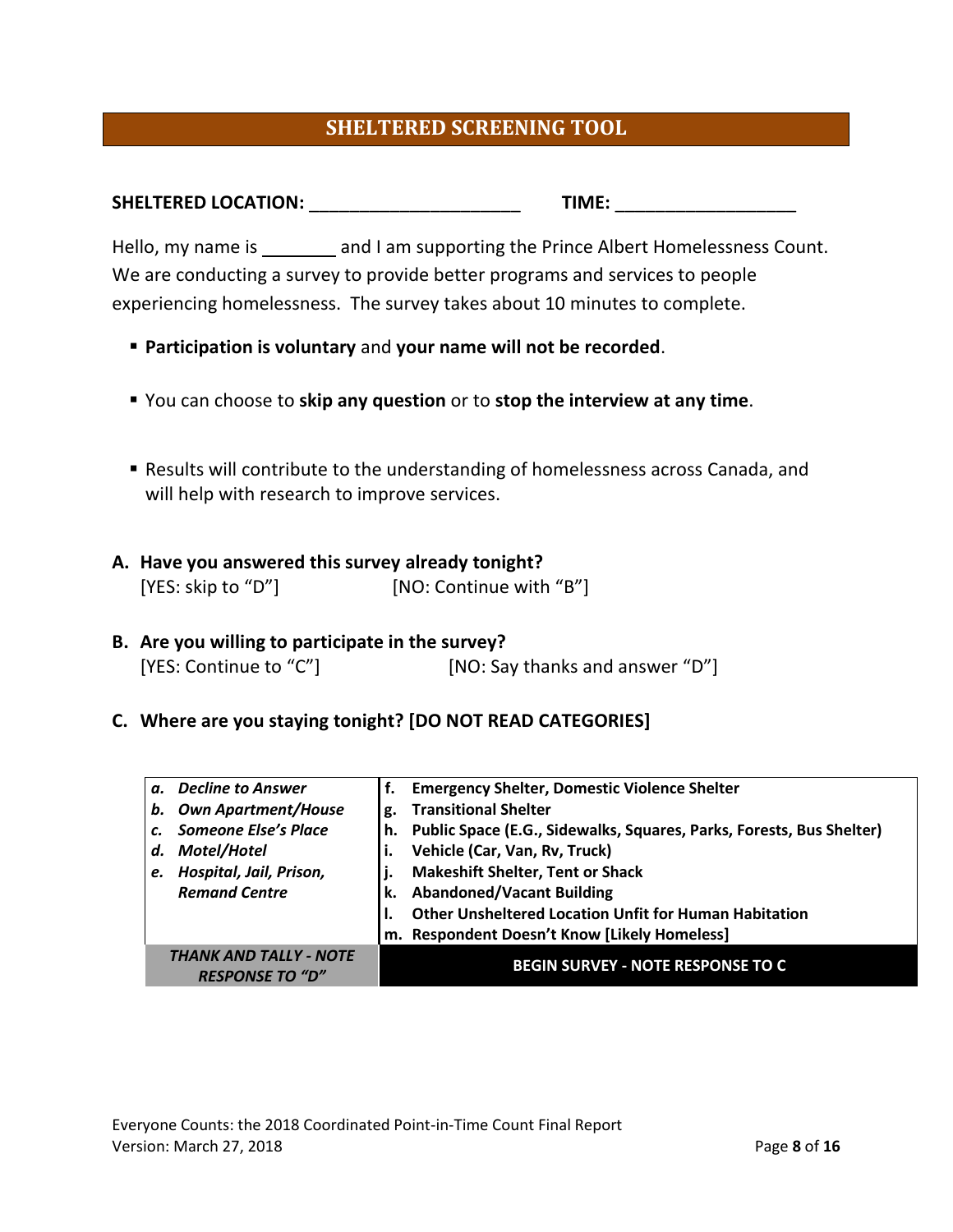# **D. REASON NOT SURVEYED (circle):**

declined – already responded – screened out – observed

# **E. Are you staying here tonight?**

| YES                                                                        | -NO<br>O                             |
|----------------------------------------------------------------------------|--------------------------------------|
| $\mid$ [BEGIN SURVEY & NOTE $f$ . OR $g$ . ON SURVEY,<br>  AS APPROPRIATE] | [ASK RESPONDENT TO SPECIFY LOCATION] |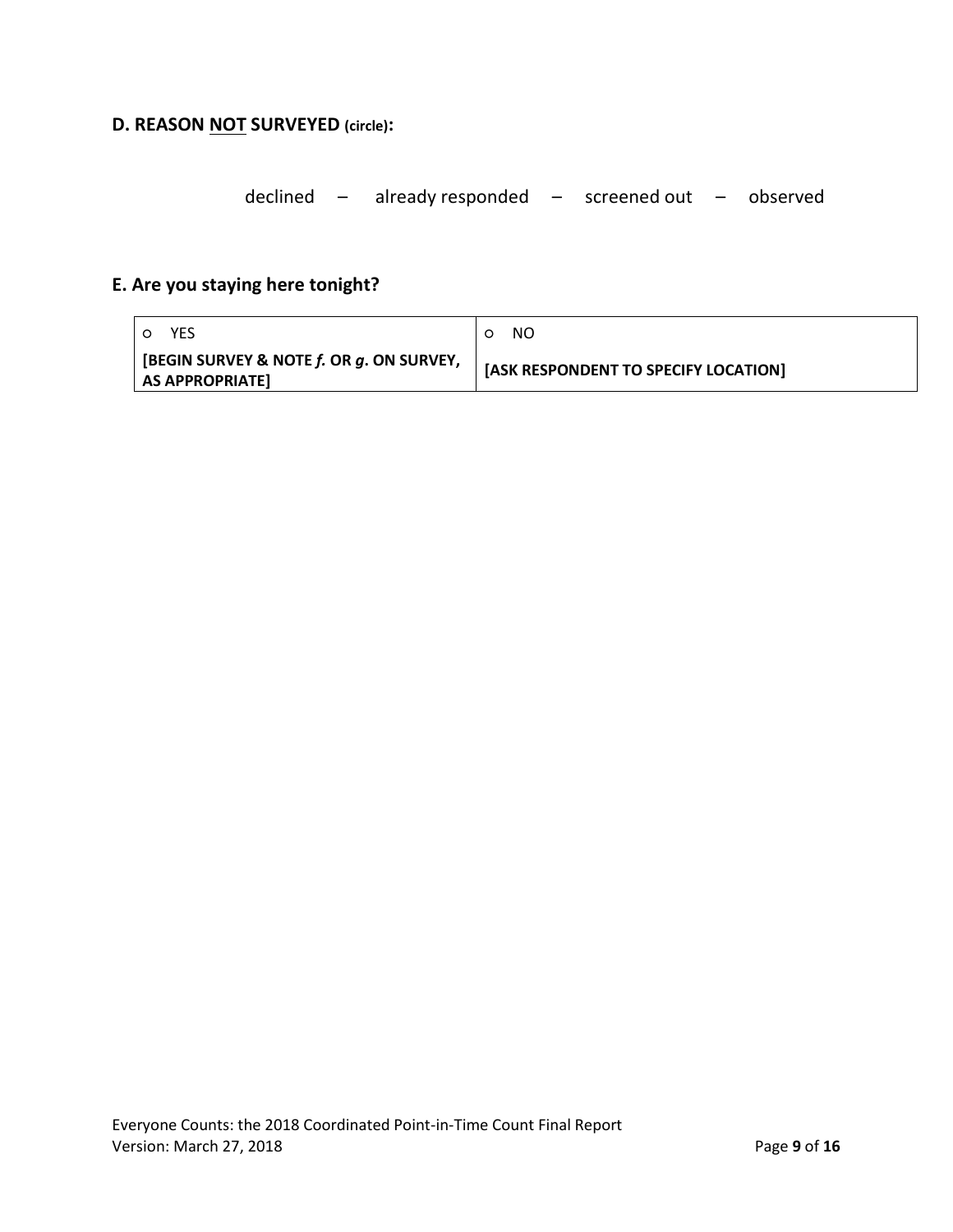| <b>SHELTERED SURVEY</b> |            |
|-------------------------|------------|
| AM/PM                   | Time:      |
| Interviewer:            | Contact #: |

#### **C. [Surveyor: Circle overnight location]**

| EMERGENCY SHELTER, DOMESTIC VIOLENCE SHELTER | <b>Other location:</b> |
|----------------------------------------------|------------------------|
| <b>TRANSITIONAL SHELTER</b>                  |                        |

# **BEGIN SURVEY**

**1. What family members are staying with you tonight?** [Indicate survey numbers for adults. Check all that apply]

| .<br><b>NONE</b>                  |               |                          |  |  | OTHER ADULT - Survey #: |  |   |  |  |
|-----------------------------------|---------------|--------------------------|--|--|-------------------------|--|---|--|--|
| PARTNER - Survey #:<br>l □        |               | <b>DECLINE TO ANSWER</b> |  |  |                         |  |   |  |  |
| CHILD(REN)/DEPENDENT(S)<br>$\Box$ |               |                          |  |  | 4                       |  | o |  |  |
| [indicate gender and              | <b>GENDER</b> |                          |  |  |                         |  |   |  |  |
| age for each]                     | AGE           |                          |  |  |                         |  |   |  |  |

**2. How old are you? [OR] What year were you born?** [If unsure, ask for best estimate]

| ⌒ | AGE | OR YEAR BORN | <b>DON'T KNOW</b> | <b>DECLINE TO ANSWER</b> |  |
|---|-----|--------------|-------------------|--------------------------|--|
|   |     |              |                   |                          |  |

- ➔ **For the next questions, "homelessness" means any time when you have been without a secure place to live, including sleeping in shelters, on the streets, or living temporarily with others.**
- **3. How old were you the first time you experienced homelessness?**

| O | $-$<br>AGL<br>___ | <b>DON'T KNOW</b> | <b>DECLINE TO ANSWER</b> |
|---|-------------------|-------------------|--------------------------|
|   |                   |                   |                          |

**4. In total,** *how much time* **have you been homeless over the PAST YEAR?** [Best estimate.]

| $\sim$<br>$\sim$<br>the contract of the contract of the contract of | $\circ$ | LENGTH | DAYS   WEEKS   MONTHS |  | DON'T KNOW |  | DECLINE TO ANSWER |
|---------------------------------------------------------------------|---------|--------|-----------------------|--|------------|--|-------------------|
|---------------------------------------------------------------------|---------|--------|-----------------------|--|------------|--|-------------------|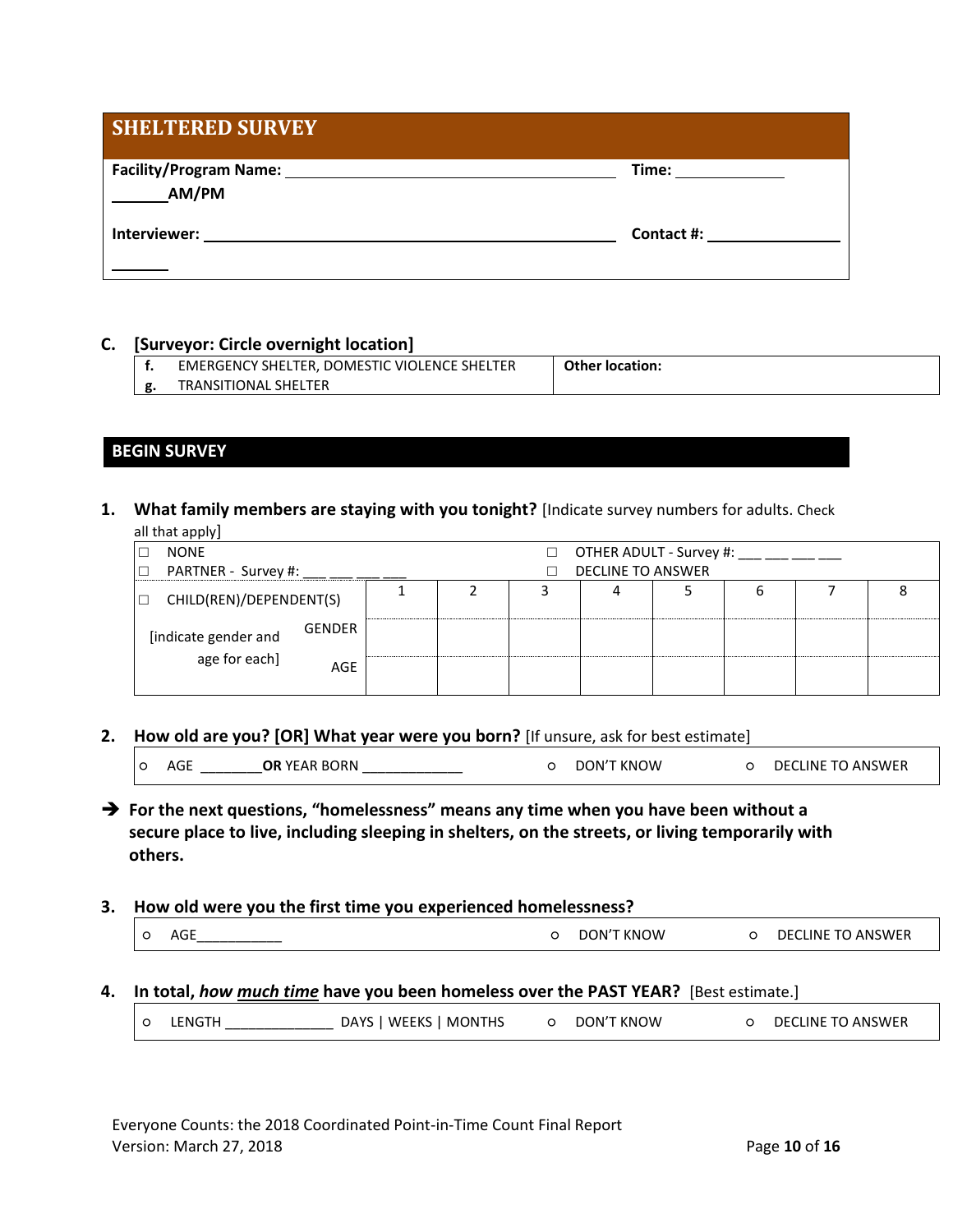# **5. In total,** *how many different times* **have you experienced homelessness over the PAST**

**YEAR?** [Best estimate.]

|  | NUMBER OF TIMES | [Includes this time] |  | DON'T KNOW |  | O DECLINE TO ANSWER |
|--|-----------------|----------------------|--|------------|--|---------------------|
|--|-----------------|----------------------|--|------------|--|---------------------|

#### **6. Have you stayed in an emergency shelter in the past year?** [Give local examples of homeless shelters]

| vcc<br>د ۱ | NΟ | DON'T KNOW | DECLINE TO ANSWER |
|------------|----|------------|-------------------|

## **7. How long have you been in** (*community name*)**?**

| LENGTH<br>DAYS / WEEKS / MONTHS / YEARS ----------> | Where did you live before you came here? |
|-----------------------------------------------------|------------------------------------------|
| ALWAYS BEEN HERE                                    | <b>COMMUNITY</b><br><b>PROVINCE</b>      |
| DON'T KNOW                                          | OR COUNTRY                               |
| DECLINE TO ANSWER                                   | DECLINE TO ANSWER                        |

## **8. Did you come to Canada as an immigrant, refugee or refugee claimant?**

| $\circ$ | YES, IMMIGRANT ------------------->     | If YES: | How long have you been in Canada?        |
|---------|-----------------------------------------|---------|------------------------------------------|
| O       | YES, REFUGEE--------------------------> |         |                                          |
| O       | YES, REFUGEE CLAIMANT--------->         |         | DAYS   WEEKS   MONTHS   YEARS<br>LENGTH: |
|         | NO                                      |         | DAY / MONTH / YEAR<br>OR DATE:           |
|         | DON'T KNOW                              |         | DON'T KNOW                               |
|         | DECLINE TO ANSWER                       |         |                                          |
|         |                                         |         | DECLINE TO ANSWER                        |

# **9. Do you identify as Indigenous or do you have Indigenous ancestry? This includes First Nations with or without status, Métis, and Inuit.** [If yes, please follow-up to specify.]

|                   | If YES: | $\circ$ | FIRST NATIONS (with or without status) |  |  |  |  |  |
|-------------------|---------|---------|----------------------------------------|--|--|--|--|--|
| NO.               |         |         | INUIT                                  |  |  |  |  |  |
| DON'T KNOW        |         |         | <b>METIS</b>                           |  |  |  |  |  |
| DECLINE TO ANSWER |         |         | <b>HAVE INDIGENOUS ANCESTRY</b>        |  |  |  |  |  |

### **10. Have you ever had any service in the Canadian Military or RCMP?**

[Military includes Canadian Navy, Army, or Air Force]

# **11. What gender do you identify with?** [Show list.]

| l O | MALE / MAN        |         | TRANS FEMALE / TRANS WOMAN        | NOT LISTED:       |
|-----|-------------------|---------|-----------------------------------|-------------------|
| ۱o  | FEMALE / WOMAN    | $\circ$ | TRANS MALE / TRANS MAN            | DON'T KNOW        |
| I O | <b>TWO-SPIRIT</b> |         | GENDERQUEER/GENDER NON-CONFORMING | DECLINE TO ANSWER |

# **12. How do you describe your sexual orientation, for example straight, gay, lesbian?** [Show list.]

| STRAIGHT/HETEROSEXUAL | BISEXUAL          | QUEER       | DON'T KNOW        |
|-----------------------|-------------------|-------------|-------------------|
| GAY                   | <b>TWO-SPIRIT</b> | NOT LISTED: | DECLINE TO ANSWER |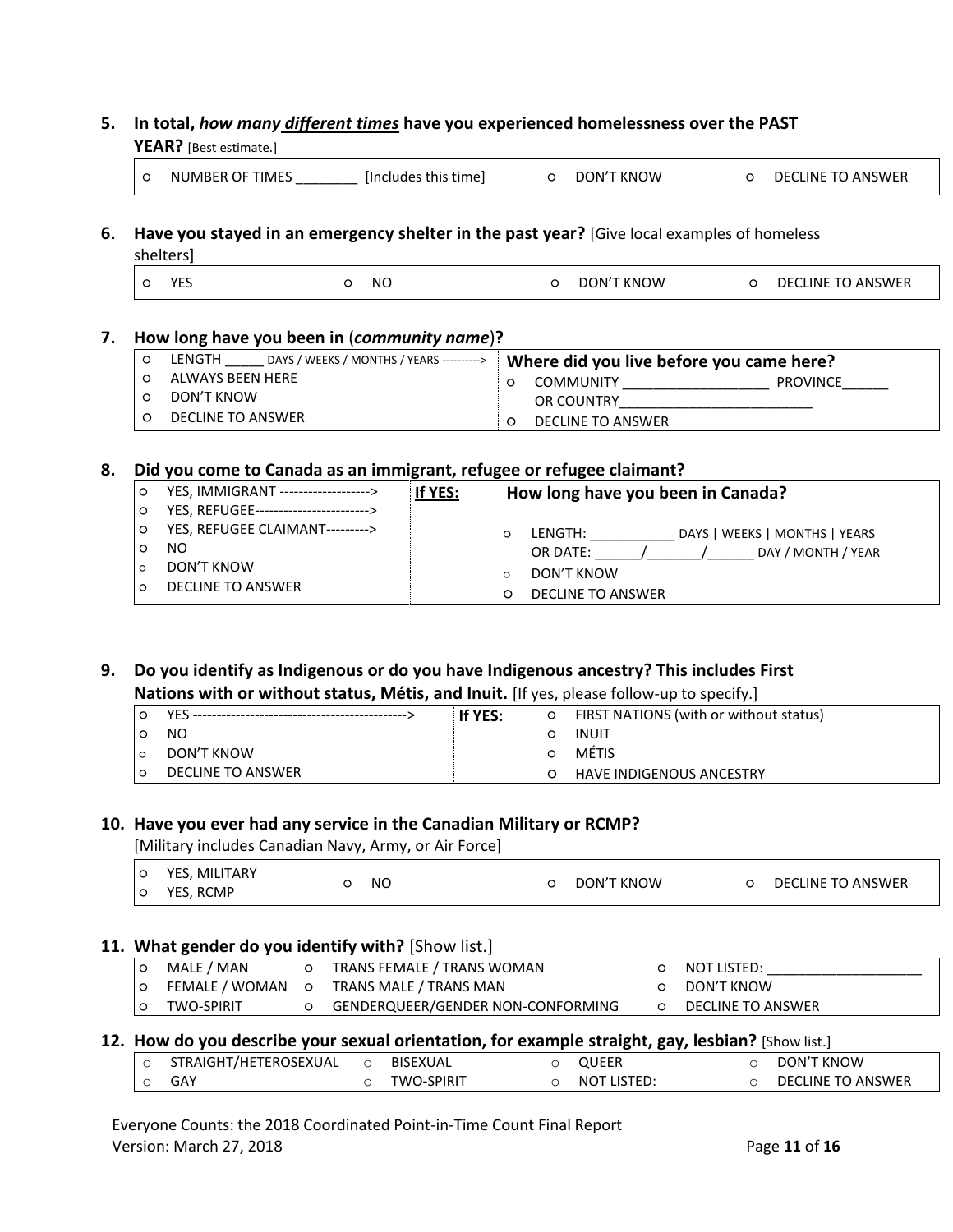o LESBIAN o QUESTIONING

#### **13. What happened that caused you to lose your housing most recently?** [Do not read the options. Check all that apply. "Housing" does not include temporary arrangements (e.g., couch surfing) or shelter stays 1

|        | <b>SUITING ISSUES</b>                   |   |                                             |  |
|--------|-----------------------------------------|---|---------------------------------------------|--|
| $\Box$ | ILLNESS OR MEDICAL CONDITION            | п | CONFLICT WITH: PARENT / GUARDIAN            |  |
| П      | ADDICTION OR SUBSTANCE USE              |   | <b>CONFLICT WITH: SPOUSE / PARTNER</b>      |  |
|        | <b>JOB LOSS</b>                         | П | INCARCERATED (JAIL OR PRISON)               |  |
| П      | UNABLE TO PAY RENT OR MORTGAGE          |   | <b>HOSPITALIZATION OR TREATMENT PROGRAM</b> |  |
| П      | UNSAFE HOUSING CONDITIONS               |   | OTHER REASON:                               |  |
| П      | EXPERIENCED ABUSE BY: PARENT / GUARDIAN | H | DON'T KNOW                                  |  |
| $\Box$ | EXPERIENCED ABUSE BY: SPOUSE / PARTNER  |   | DECLINE TO ANSWER                           |  |

### **14. What are your sources of income?** [Read list and check all that apply]

| <b>EMPLOYMENT</b>               | <b>DISABILITY BENEFIT</b>            |        | OTHER SOURCE:            |
|---------------------------------|--------------------------------------|--------|--------------------------|
| INFORMAL/SELF-EMPLOYMENT (E.G., | SENIORS BENEFITS (E.G., CPP/OAS/GIS) |        |                          |
| BOTTLE RETURNS, PANHANDLING)    | GST REFUND                           |        | NO INCOME                |
| <b>EMPLOYMENT INSURANCE</b>     | CHILD AND FAMILY TAX BENEFITS        | $\Box$ | <b>DECLINE TO ANSWER</b> |
| WELFARE/SOCIAL ASSISTANCE       | MONEY FROM FAMILY/FRIENDS            |        |                          |
|                                 |                                      |        |                          |

## **15. While experiencing homelessness, have you been exposed to violence (circle)?**

Yes No

# **16. What do you feel are the biggest barriers of support to services in the community?**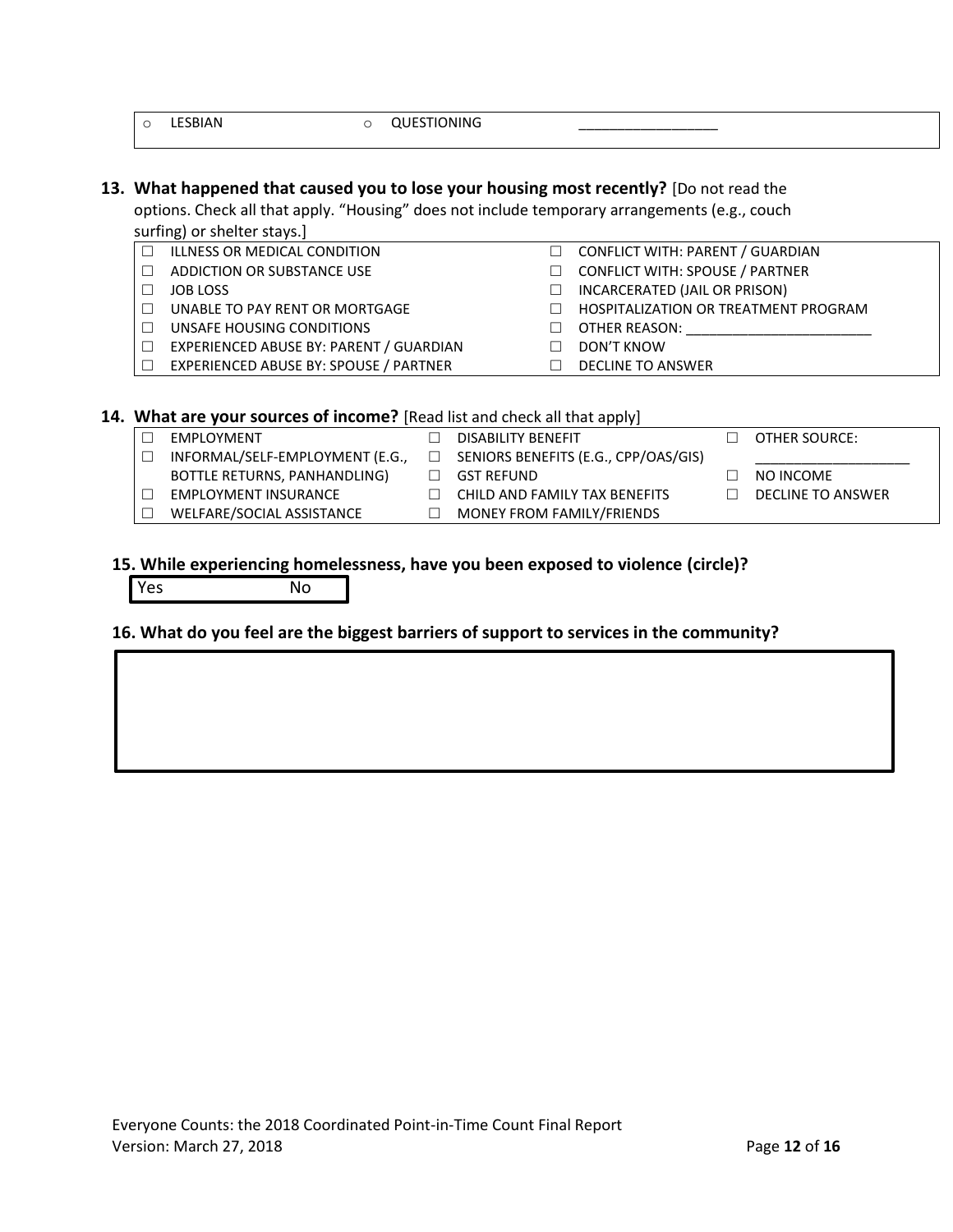# **UNSHELTERED SCREENING TOOL**

| <b>Interviewer Name:</b>                                                                       | Time:                                                                                 |  |  |  |  |  |
|------------------------------------------------------------------------------------------------|---------------------------------------------------------------------------------------|--|--|--|--|--|
| <b>Location (circle):</b> downtown - midtown - cathedral – west flat – east flat – cornerstone |                                                                                       |  |  |  |  |  |
|                                                                                                | - golf course - west hill - east hill - crescent heights - crescent acres - hazeldell |  |  |  |  |  |

Hello, my name is and I'm a volunteer for the **Prince Albert Homelessness Count**. We are conducting a survey to provide better programs and services to people experiencing homelessness. The survey takes about 10 minutes to complete.

- **Your participation is voluntary** and **your name will not be recorded**.
- You can choose to **skip any question** or to **stop the interview at any time**.
- Results will contribute to the understanding of homelessness across Canada and will help with research to improve services.
- **D. Have you answered this survey already tonight?**  [YES: skip to "D"] [NO: Continue with "B"]
- **E. Are you willing to participate in the survey?**  [YES: Continue to "C"] [NO: Say thanks and answer "D"]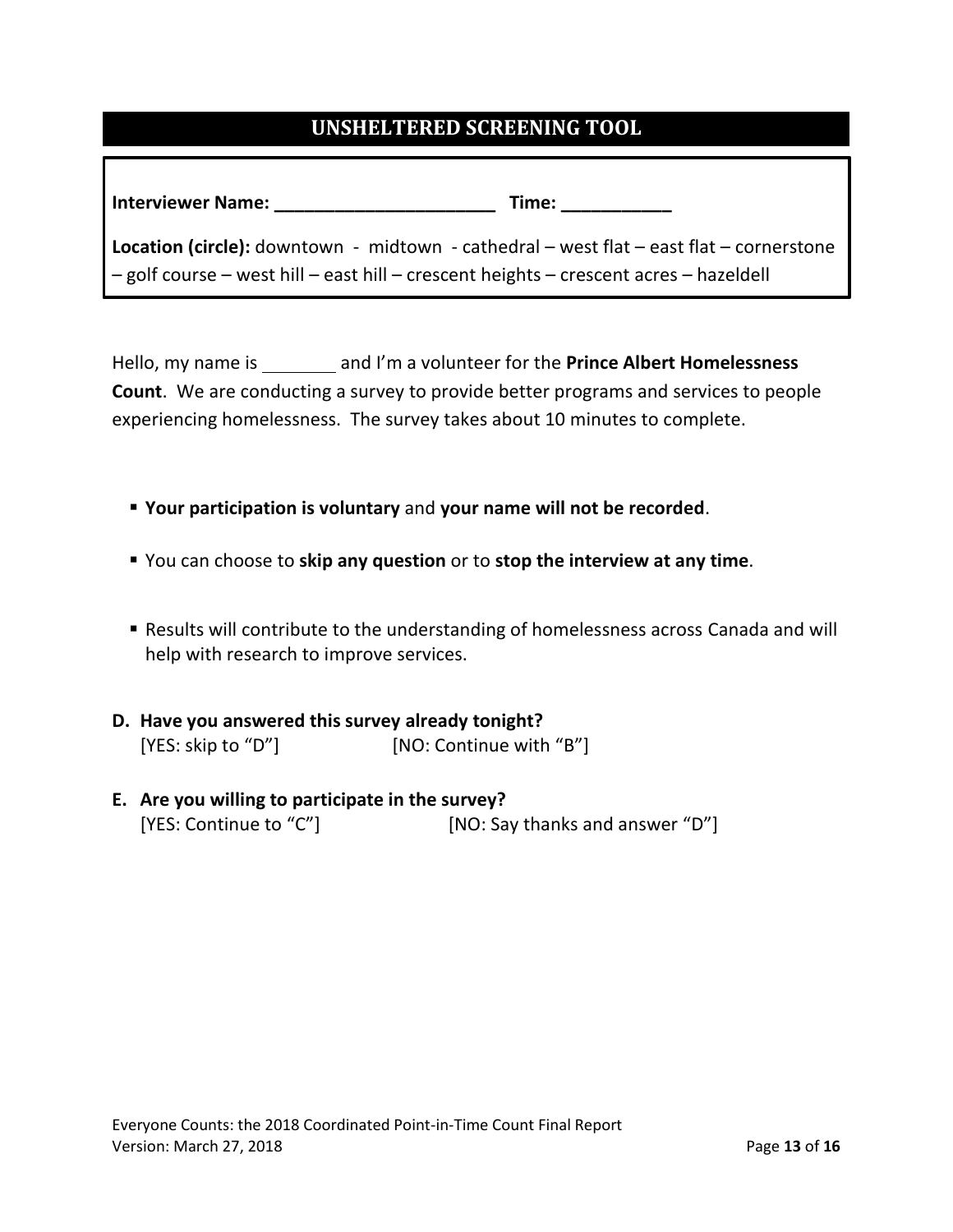# **F. Where are you staying tonight? [DO NOT READ CATEGORIES]**

| n. | <b>Decline to Answer</b>                                |    | s. Emergency Shelter, Domestic Violence Shelter                         |
|----|---------------------------------------------------------|----|-------------------------------------------------------------------------|
| о. | <b>Own Apartment/House</b>                              |    | <b>Transitional Shelter</b>                                             |
| p. | <b>Someone Else's Place</b>                             |    | u. Public Space (E.G., Sidewalks, Squares, Parks, Forests, Bus Shelter) |
| q. | Motel/Hotel                                             |    | v. Vehicle (Car, Van, Rv, Truck)                                        |
|    | Hospital, Jail, Prison,                                 |    | w. Makeshift Shelter, Tent or Shack                                     |
|    | <b>Remand Centre</b>                                    | х. | <b>Abandoned/Vacant Building</b>                                        |
|    |                                                         |    | <b>Other Unsheltered Location Unfit for Human Habitation</b>            |
|    |                                                         | z. | <b>Respondent Doesn't Know [Likely Homeless]</b>                        |
|    | <b>THANK AND TALLY - NOTE</b><br><b>RESPONSE TO "D"</b> |    | <b>BEGIN SURVEY - NOTE RESPONSE TO C</b>                                |

# **D. REASON NOT SURVEYED (circle):**

| declined |  | already responded |  | screened out - |  | – observed |
|----------|--|-------------------|--|----------------|--|------------|
|----------|--|-------------------|--|----------------|--|------------|

# **UNSHELTERED SURVEY**

**1. What family members are staying with you tonight?** [Indicate survey numbers for adults. Check all that apply

| <b>NONE</b>                       |        |  |                          | OTHER ADULT - Survey #: |  |  |
|-----------------------------------|--------|--|--------------------------|-------------------------|--|--|
| PARTNER - Survey #:               |        |  | <b>DECLINE TO ANSWER</b> |                         |  |  |
| CHILD(REN)/DEPENDENT(S)<br>$\Box$ |        |  |                          |                         |  |  |
| [indicate gender and              | GENDER |  |                          |                         |  |  |
| age for each]                     | AGE    |  |                          |                         |  |  |

### **2. How old are you? [OR] What year were you born?** [If unsure, ask for best estimate]

| $\circ$ | AGF | <b>OR YEAR BORN</b> | DON'T KNOW | <b>DECLINE TO ANSWER</b> |
|---------|-----|---------------------|------------|--------------------------|
|         |     |                     |            |                          |

➔ **For the next questions, "homelessness" means any time when you have been without a secure place to live, including sleeping in shelters, on the streets, or living temporarily with others.**

#### **3. How old were you the first time you experienced homelessness?**

| AGE | DON'T KNOW | <b>DECLINE TO ANSWER</b> |
|-----|------------|--------------------------|
|     |            |                          |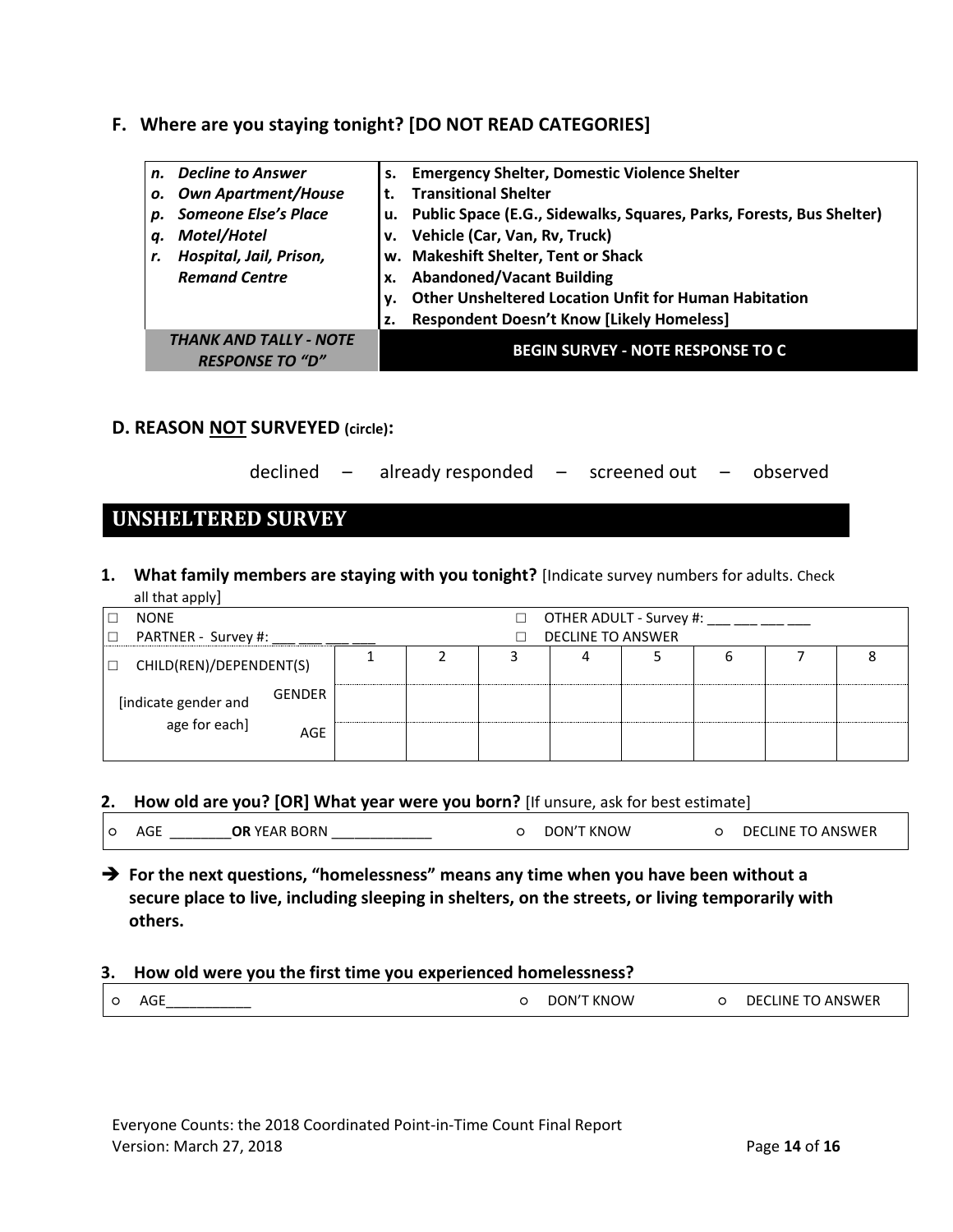#### **4. In total,** *how much time* **have you been homeless over the PAST YEAR?** [Best estimate.]

| o LENGTH | DAYS   WEEKS   MONTHS | DON'T KNOW | O DECLINE TO ANSWER |
|----------|-----------------------|------------|---------------------|
|          |                       |            |                     |

# **5. In total,** *how many different times* **have you experienced homelessness over the PAST YEAR?** [Best estimate.]

|  |  | <b>NUMBER OF TIMES</b> | [Includes this time] |  | DON'T KNOW |  | <b>DECLINE TO ANSWER</b> |
|--|--|------------------------|----------------------|--|------------|--|--------------------------|
|--|--|------------------------|----------------------|--|------------|--|--------------------------|

## **6. Have you stayed in an emergency shelter in the past year?** [Give local examples of homeless shelters]

| O YES |  | NO. | O DON'T KNOW | O DECLINE TO ANSWER |
|-------|--|-----|--------------|---------------------|
|       |  |     |              |                     |

#### **7. How long have you been in** (*community name*)**?**

| LENGTH<br>DAYS / WEEKS / MONTHS / YEARS ----------> | Where did you live before you came here? |
|-----------------------------------------------------|------------------------------------------|
| ALWAYS BEEN HERE                                    | <b>PROVINCE</b><br><b>COMMUNITY</b>      |
| DON'T KNOW                                          | OR COUNTRY                               |
| DECLINE TO ANSWER                                   | DECLINE TO ANSWER                        |

#### **8. Did you come to Canada as an immigrant, refugee or refugee claimant?**

| $\circ$<br>$\circ$ | YES, IMMIGRANT -------------------><br>YES, REFUGEE-------------------------> | If YES: | How long have you been in Canada?            |  |  |  |  |  |
|--------------------|-------------------------------------------------------------------------------|---------|----------------------------------------------|--|--|--|--|--|
| $\circ$            | YES, REFUGEE CLAIMANT--------->                                               |         | DAYS   WEEKS   MONTHS   YEARS<br>LENGTH:     |  |  |  |  |  |
| $\Omega$           | NO.<br>DON'T KNOW                                                             |         | DAY / MONTH / YEAR<br>OR DATE:<br>DON'T KNOW |  |  |  |  |  |
| $\circ$            | <b>DECLINE TO ANSWER</b>                                                      |         | <b>DECLINE TO ANSWER</b>                     |  |  |  |  |  |

# **9. Do you identify as Indigenous or do you have Indigenous ancestry? This includes First Nations with or without status, Métis, and Inuit.** [If yes, please follow-up to specify.]

|     |                   | If YES: | FIRST NATIONS (with or without status) |
|-----|-------------------|---------|----------------------------------------|
|     | NO.               |         | INUIT                                  |
| l o | DON'T KNOW        |         | <b>METIS</b>                           |
| l O | DECLINE TO ANSWER |         | <b>HAVE INDIGENOUS ANCESTRY</b>        |

### **10. Have you ever had any service in the Canadian Military or RCMP?**

[Military includes Canadian Navy, Army, or Air Force]

| l O<br>$\circ$ | YES. MILITARY<br>YES, RCMP | NO | DON'T KNOW | $\circ$ | DECLINE TO ANSWER |
|----------------|----------------------------|----|------------|---------|-------------------|
|                |                            |    |            |         |                   |